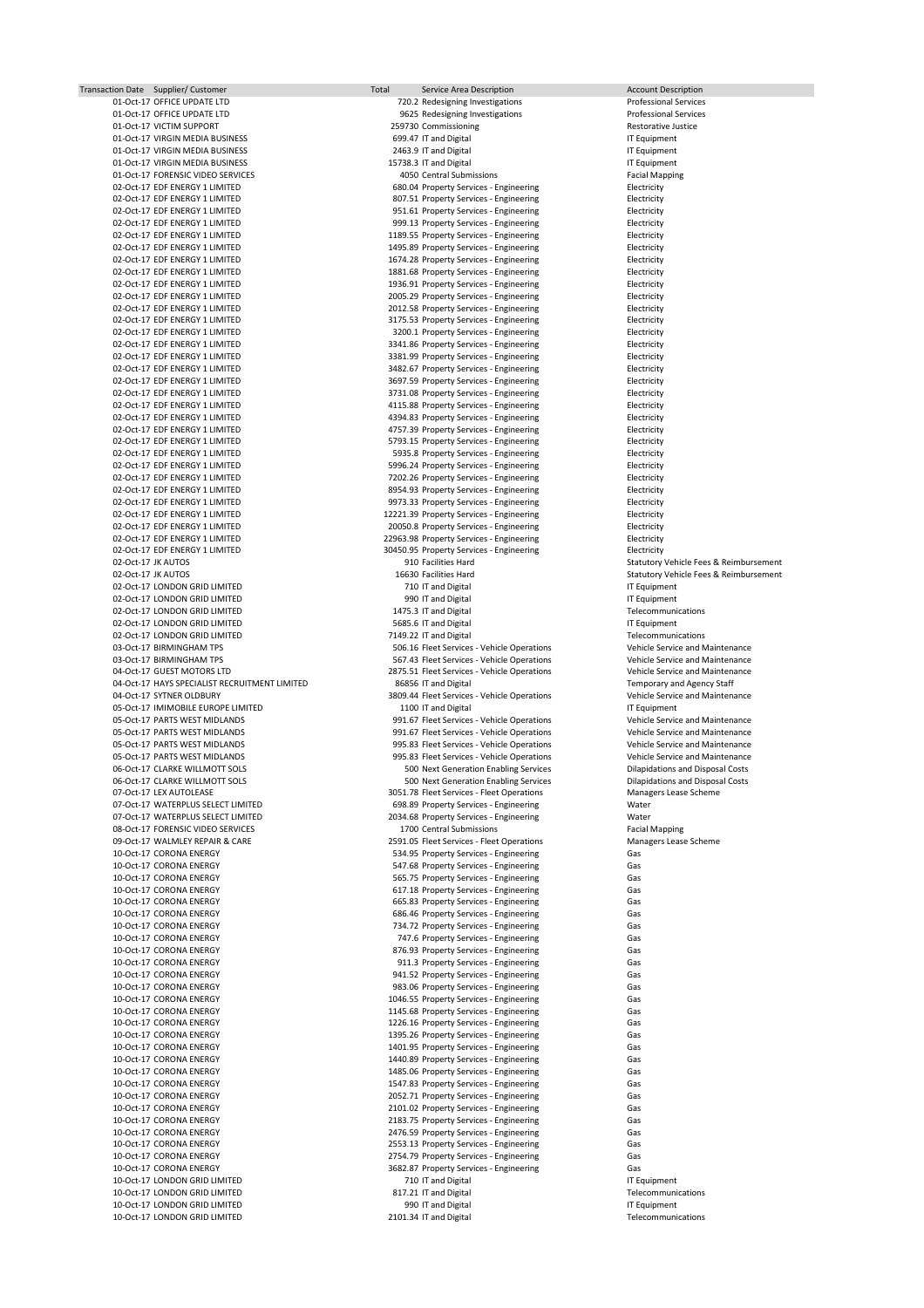10-Oct-17 LONDON GRID LIMITED 13102.78 IT and Digital 13102.78 IT and Digital 10-Oct-17 LONDON GRID LIMITED 11-Oct-17 CHANGING OUR LIVES **11-Oct-17 CHANGING OUR LIVES** 2000 Commissioning 3000 Commissioning **Active Citizens Fund** 11-Oct-17 JP FRENCH ASSOCIATES 2000 Central Submissions Forensic Serious Crime 11-Oct-17 ROYAL MAIL GROUP LTD 1300.52 Not in use Postage / Courier Services / Freight 11-Oct-17 VIRGIN MEDIA BUSINESS 1242.19 IT and Digital IT Equipment 12-Oct-17 BIRMINGHAM TPS 2552.82 Fleet Services - Vehicle Operations Vehicle Service and Maintenance 12-Oct-17 RANDSTAD EMPLOYMENT BUREAU LTD 21595.03 Shared Services Temporary and Agency Staff 13-Oct-17 BEECHES 24HR RESCUE/RECOVERY 1560 Facilities Hard Vehicle Removal 13-Oct-17 BEECHES 24HR RESCUE/RECOVERY 3700 Facilities Hard Statutory Vehicle Fees & Reimbursement 13-Oct-17 BEECHES 24HR RESCUE/RECOVERY 13580 Facilities Hard Vehicle Removal 13-Oct-17 BEECHES 24HR RESCUE/RECOVERY 25234 Facilities Hard Statutory Vehicle Fees & Reimbursement 13-Oct-17 SYTNER BIRMINGHAM 4942.24 Fleet Services - Vehicle Operations Vehicle Service and Maintenance 14-Oct-17 INJENUITY LTD 2975 IT and Digital IT Support and Maintenance 14-Oct-17 LONDON GRID LIMITED **14-Oct-17 LONDON GRID LIMITED 14-Oct-17 LONDON GRID LIMITED** 14-Oct-17 LONDON GRID LIMITED **14-Oct-17 LONDON GRID LIMITED** 710 IT and Digital **IT Equipment** 14-Oct-17 LONDON GRID LIMITED 2001 T and Digital 14-Oct-17 LONDON GRID LIMITED 15 UP AND 17 Equipment 14-Oct-17 LONDON GRID LIMITED 1803.58 IT and Digital Telecommunications 14-Oct-17 LONDON GRID LIMITED 5685.6 IT and Digital 14-Oct-17 LONDON GRID LIMITED 14-Oct-17 LONDON GRID LIMITED 7400.24 IT and Digital Telecommunications 15-Oct-17 JACKSONS RECOVERY BHAM LTD 82852 Facilities Hard Vehicle Removal 15-Oct-17 VIRGIN MEDIA BUSINESS **15-Oct-17 VIRGIN MEDIA BUSINESS** 901.18 IT and Digital 15-Oct-17 VIRGIN MEDIA BUSINESS 16-Oct-17 BRANDISH LTD 1484.25 Fleet Services - Vehicle Operations Vehicle Service and Maintenance 16-Oct-17 BRANDISH LTD 14067.16 Fleet Services - Vehicle Operations Vehicle Service and Maintenance 16-Oct-17 PCC FOR WEST YORKSHIRE 35302.26 CJ - Local Command Team Database and Information Access Charges 17-Oct-17 LONDON GRID LIMITED 13090.12 IT and Digital 13090.12 IT and Digital 17-Oct-17 LONDON GRID LIMITED 17-Oct-17 WEST MIDLANDS FIRE SERVICE **17-Oct-17 WEST MIDLANDS** FIRE SERVICE 18-Oct-17 BIRMINGHAM TPS 4612.42 Fleet Services - Vehicle Operations Vehicle Service and Maintenance 18-Oct-17 FLYING PENGUIN ENTERPRISES LTD 22567.5 Fleet Services - Vehicle Operations Vehicle Service and Maintenance 18-Oct-17 LEX AUTOLEASE 2198.68 Fleet Services - Fleet Operations Managers Lease Scheme 18-Oct-17 MANHEIM AUCTIONS - BIRMINGHAM 19564.4 Facilities Hard Vehicle Removal 19-Oct-17 CLARKE WILLMOTT SOLS 500 Next Generation Enabling Services Dilapidations and Disposal Costs 19-Oct-17 CLARKE WILLMOTT SOLS 500 Next Generation Enabling Services Dilapidations and Disposal Costs 19-Oct-17 PARTS WEST MIDLANDS 2664.84 Fleet Services - Vehicle Operations Vehicle Service and Maintenance 20-Oct-17 BRISTOL STREET PARTS LTD 1738.88 Fleet Services - Vehicle Operations Vehicle Service and Maintenance 20-Oct-17 BRITISH GAS Electricity and the state of the SO3.74 Property Services - Engineering Electricity 20-Oct-17 BRITISH GAS Electricity and the state of the state of the state of the state of the state of the state of the state of the state of the state of the state of the state of the state of the state of the state of th 20-Oct-17 BRITISH GAS 539.99 Property Services - Engineering Electricity 20-Oct-17 BRITISH GAS Electricity and the state of the state of the state of the state of the state of the state of the state of the state of the state of the state of the state of the state of the state of the state of th 20-Oct-17 BRITISH GAS Electricity and the state of the state of the state of the state of the state of the state of the state of the state of the state of the state of the state of the state of the state of the state of th 20-Oct-17 BRITISH GAS 610.45 Property Services - Engineering Electricity 20-Oct-17 BRITISH GAS Electricity 664.63 Property Services - Engineering Electricity 20-Oct-17 BRITISH GAS 675.27 Property Services - Engineering Electricity 20-Oct-17 BRITISH GAS 714.03 Property Services - Engineering Electricity 20-Oct-17 BRITISH GAS 717.5 Property Services - Engineering Electricity 20-Oct-17 BRITISH GAS Electricity Cases and Cases of Table 717.81 Property Services - Engineering 20-Oct-17 BRITISH GAS 746.69 Property Services - Engineering Electricity 20-Oct-17 BRITISH GAS 753.71 Property Services - Engineering Electricity 20-Oct-17 BRITISH GAS 758.9 Property Services - Engineering Electricity 20-Oct-17 BRITISH GAS Electricity and the state of the state of 835.58 Property Services - Engineering Electricity 20-Oct-17 BRITISH GAS 946.77 Property Services - Engineering Electricity 20-Oct-17 BRITISH GAS 953.16 Property Services - Engineering Electricity 20-Oct-17 BRITISH GAS Electricity and the Superversion of the Superversion of the Superversion of the Superversion of the Electricity 20-Oct-17 BRITISH GAS 961.17 Property Services - Engineering Electricity 20-Oct-17 BRITISH GAS 1006.86 Property Services - Engineering Electricity 20-Oct-17 BRITISH GAS 1198.39 Property Services - Engineering Electricity 20-Oct-17 BRITISH GAS 1203 Property Services - Engineering Electricity 20-Oct-17 BRITISH GAS 1248.55 Property Services - Engineering Electricity 20-Oct-17 BRITISH GAS 1371.35 Property Services - Engineering Electricity 20-Oct-17 BRITISH GAS Electricity and the state of the 1731.46 Property Services - Engineering Electricity 20-Oct-17 BRITISH GAS 1745.77 Property Services - Engineering Electricity 20-Oct-17 BRITISH GAS 1782.36 Property Services - Engineering Electricity 20-Oct-17 BRITISH GAS Electricity and the state of the state of 1855.69 Property Services - Engineering Electricity 20-Oct-17 BRITISH GAS Electricity and the state of the state of the 1875.77 Property Services - Engineering Electricity 20-Oct-17 BRITISH GAS 1967.35 Property Services - Engineering Electricity 20-Oct-17 BRITISH GAS 2474.7 Property Services - Engineering Electricity 20-Oct-17 BRITISH GAS 2942.16 Property Services - Engineering Electricity 20-Oct-17 BRITISH GAS 2982.44 Property Services - Engineering Electricity 20-Oct-17 BRITISH GAS 3221.62 Property Services - Engineering Electricity 20-Oct-17 CANON (UK) LTD **1990 COLLUSTS** 500.4 Shared Services Specialist Operational Equipment 20-Oct-17 CAPSTICKS SOLICITORS 882 Legal Services - Collaboration Professional Services 20-Oct-17 RANDSTAD EMPLOYMENT BUREAU LTD 12301.57 Shared Services Temporary and Agency Staff 20-Oct-17 RANDSTAD EMPLOYMENT BUREAU LTD 26735.38 Shared Services Temporary and Agency Staff 20-Oct-17 ROYAL MAIL GROUP LTD **1446.73 PD3001 - Local Command** Postage / Courier Services / Freight 20-Oct-17 VODAFONE CORPORATE LTD 2010 743.67 IT and Digital Telecommunications 21-Oct-17 CAPSTICKS SOLICITORS 1218 Legal Services - Collaboration Professional Services 22-Oct-17 BRITISH GAS 579.72 Property Services - Engineering Electricity 22-Oct-17 BRITISH GAS Electricity 679.83 Property Services - Engineering Electricity 22-Oct-17 BRITISH GAS 687.1 Property Services - Engineering Electricity 22-Oct-17 BRITISH GAS 709.53 Property Services - Engineering Electricity 22-Oct-17 BRITISH GAS Electricity and the state of the state of the state and state and state and state and state and state and state and state and state and state and state and state and state and state and state and stat 22-Oct-17 BRITISH GAS Electricity and the state of the 1016.21 Property Services - Engineering Electricity 22-Oct-17 BRITISH GAS 1055.11 Property Services - Engineering Electricity 22-Oct-17 BRITISH GAS 2090.63 Property Services - Engineering Electricity 22-Oct-17 BRITISH GAS 2541.09 Property Services - Engineering Electricity 22-Oct-17 WATERPLUS SELECT LIMITED 601 CHECH STATER SERIES SERIES SERIES SERIES SERIES SERIES SERIES WATER 22-Oct-17 FORENSIC VIDEO SERVICES 1500 Central Submissions Facial Mapping 23-Oct-17 ACCENTURE UK LIMITED 616.99 Mobility Professional Services 23-Oct-17 ACCENTURE UK LIMITED 1605 Command and Control Professional Services 23-Oct-17 ACCENTURE UK LIMITED 4014.08 Mobility Professional Services 23-Oct-17 ACCENTURE UK LIMITED 11287.25 Next Generation Enabling Services Professional Services 23-Oct-17 ACCENTURE UK LIMITED 18270 PPU Review Professional Services 23-Oct-17 ACCENTURE UK LIMITED 20356 Connect Project Assets Under Construction Clearing Account

20-Oct-17 BRITISH GAS 1242.42 Property Services - Engineering Electricity 23-Oct-17 ACCENTURE UK LIMITED **20586.94 Smarter Responding** Professional Services